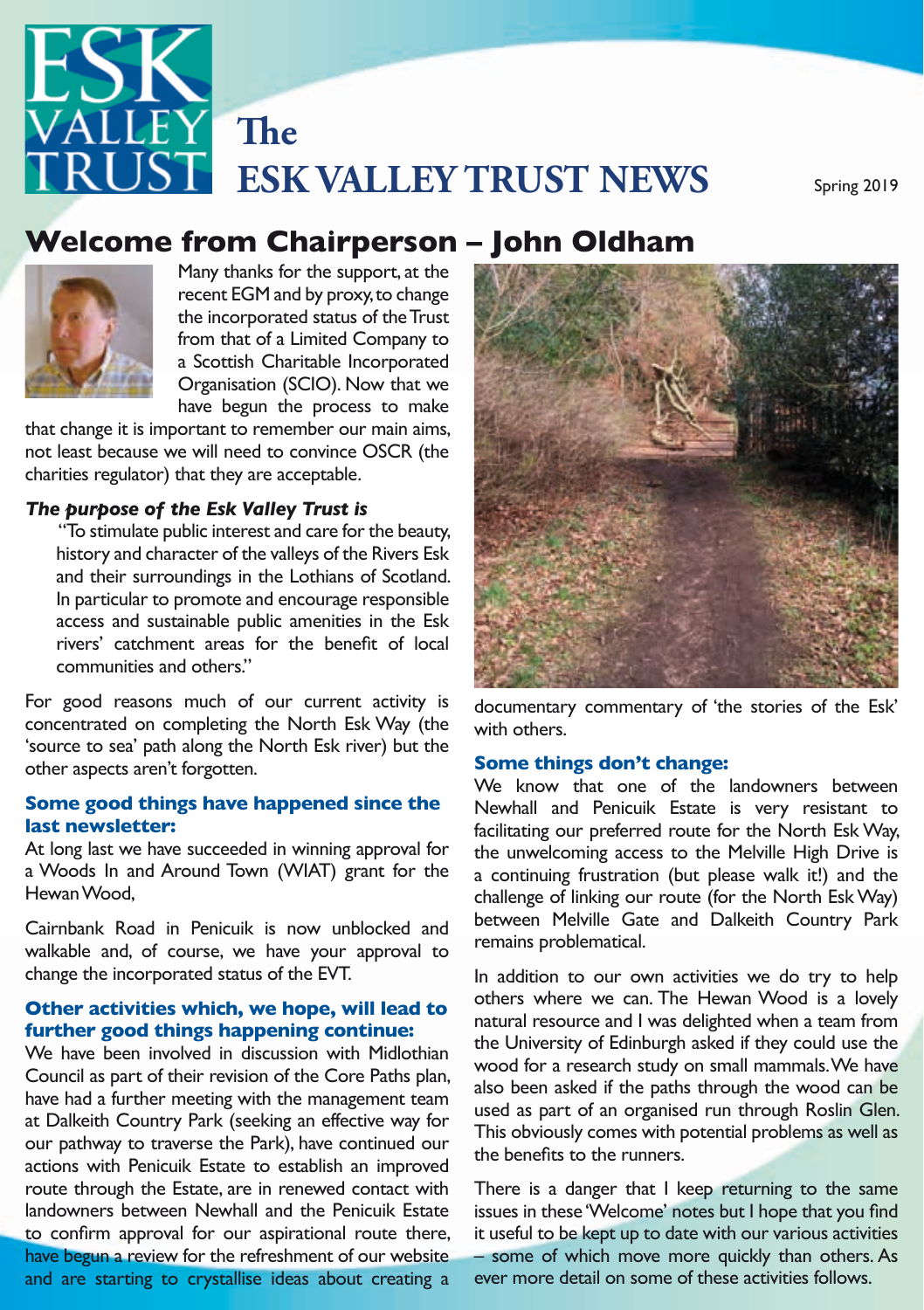### **WIAT Grant for the Hewan Wood**

For the long-term benefit of the woodlands along the Esk it is important that we play our part in managing the part of that woodland that we own, the Hewan Wood.

The EVT has held a Management Plan for the Hewan Wood since 2010 but, apart from the relatively light-touch maintenance

of the paths through the woods that is the work (fun and enjoyment!) of our May and September working parties, we have not had the wherewithal to engage in any more serious management of this woodland. None of the high aspirations of the 2010 Management Plan have been addressed. So, after a rather long and drawn-out process (with much learning on our part as to how to work through the machinations of the Scottish Rural Development programme (SRDP)) it is good to



report that we have been awarded a WIAT grant under the Forestry Grant Scheme. This provides a small amount of annual recurrent funding for the sustainable management of the woodland (just over £1000 per year) up to 2023, and some capital funding (in total just over £5000) for us to pay for necessary thinning of trees, removing hazards, and

improving fencing and signage. The changes to the wood won't be dramatic but will help us better to play our part in good long-term management of the woodland of the area. The SRDP is part of CAP funding from the EU, so there may yet be complications. However we hope that we will be able to carry through the current (2017) Management Plan for the Wood with the help of this grant and will keep you informed of opportunities for you to join in relevant activities.

#### **Membership and Directors**

The current membership of the Trust is around 100. To simplify renewal of annual membership subs we hope soon to be able to offer payment by Direct Debit. If for any reason you haven't paid your membership for the current year 2018/19 (Victoria will have reminded you already!) it would be much appreciated if you would enclose it with your 2019/20 payment.

As mentioned in previous Newsletters, there is room for us to appoint another one, possibly two, Directors – effectively the membership of the organising committee. It is healthy for this group to be refreshed with new views and talent so we continue to look for enthusiastic and relevant people to join the team of Directors.

### **Core Paths Review**

The first Midlothian Core Paths Plan was published in 2009. The definition of a 'Core Path' is not exact but broadly applies to "routes that are free from obstruction that provide some clear use to the public, such as for recreation, commuting, and accessing facilities". Midlothian Council is now revising the plan and have involved us in the consultation process from the start. A formal consultation on the plan closed recently and EVT submitted detailed comments especially about the route we have established



(or aspire to) for the North Esk Way. For example, as the plan stands there are no core paths (extant or aspirational) in Midlothian between the Penicuik Estate and Carlops. Recognition of the North Esk Way as part of the Core Paths network is important to the proper establishment of this route.

#### **Durty Events – HOP Run**



Stewart Brewing are hosting a Trail running event organised by Durty events which will follow a route along Roslin Glen, including the Hewan Wood.

The event is on June 8th 2019 and is open to 400 runners. Money raised by runners will be donated to Bright Sparks, a local charity supported by Stewart Brewing

### **Grant from CALA**

We have just heard we have been awarded a grant of £1000 from the Cala Community Bursary Fund which we can use towards updating our website. Ben Miller did the work applying for this, well done Ben.

### **AGM**

The Annual General Meeting will be held in St David's Hall, Dalkeith at 7pm on Friday 10th May.

After the meeting Professor Roger Crofts will give a talk titled

#### *The Esk Valley: working with nature for a better future.*



This well illustrated talk begins with an overview of the Esk catchment, its special nature areas and the valley itself from sources to sea. The many challenges about managing the land and the river, including commercial forestry, water supply, flooding, and the implications of climate change and Brexit will be discussed. The final section will broaden the scope to address the range of solutions: new Maps for integrated spatial planning, Mechanisms for helping to achieve improvements: stewardship, education, empowerment, demonstration and science; and change in Mentalities of all stakeholders to make sure things really change.

## **Midlothian Outdoor Festival**

This year's Midlothian Outdoor Festival will be from Saturday 10 August to Sunday 18th.

We are organising two events -

- Peter Raine, will lead a circular walk from Carlops on Thursday 15th August
- On Friday 16th we will host a talk (in St David's Hall, Dalkeith) by Dr Joanna Soden on the artist Victoria Crowe. Joanna's talk last year, on the art of Sir William Gillies, was a real treat - so look forward to this year's event. The full programme for the Festival should be out in the next few weeks.